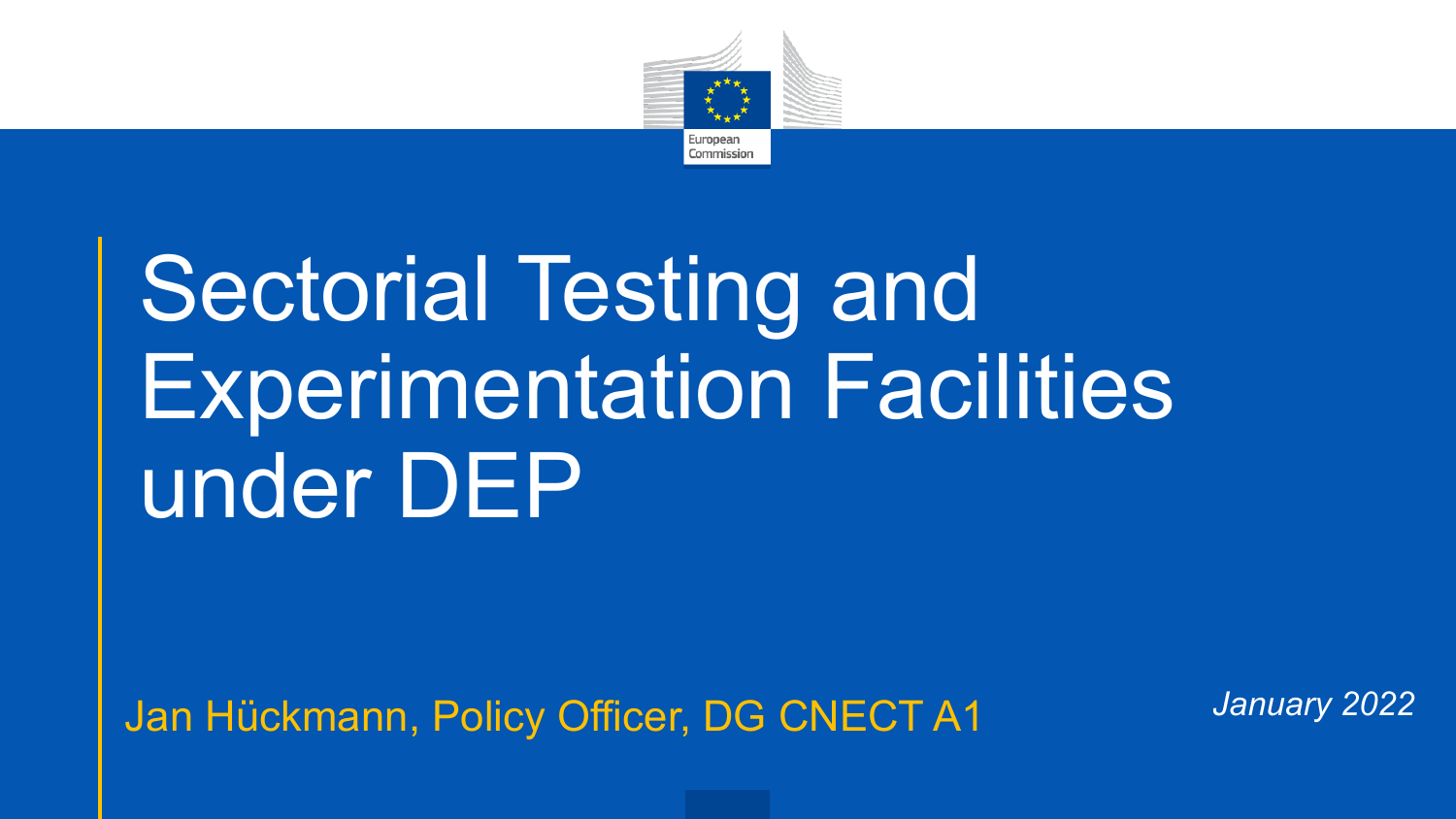## Why is the EC funding TEFs?

- Testing and experimenting state-of-the art AI-based soft-/hardware solutions and products in real-world environments, and at scale, is an important step to bring technology to market
- Support for European technology providers of AI solutions
- Support world-class reference technology infrastructures at EU level
- Improve uptake of Trustworthy AI

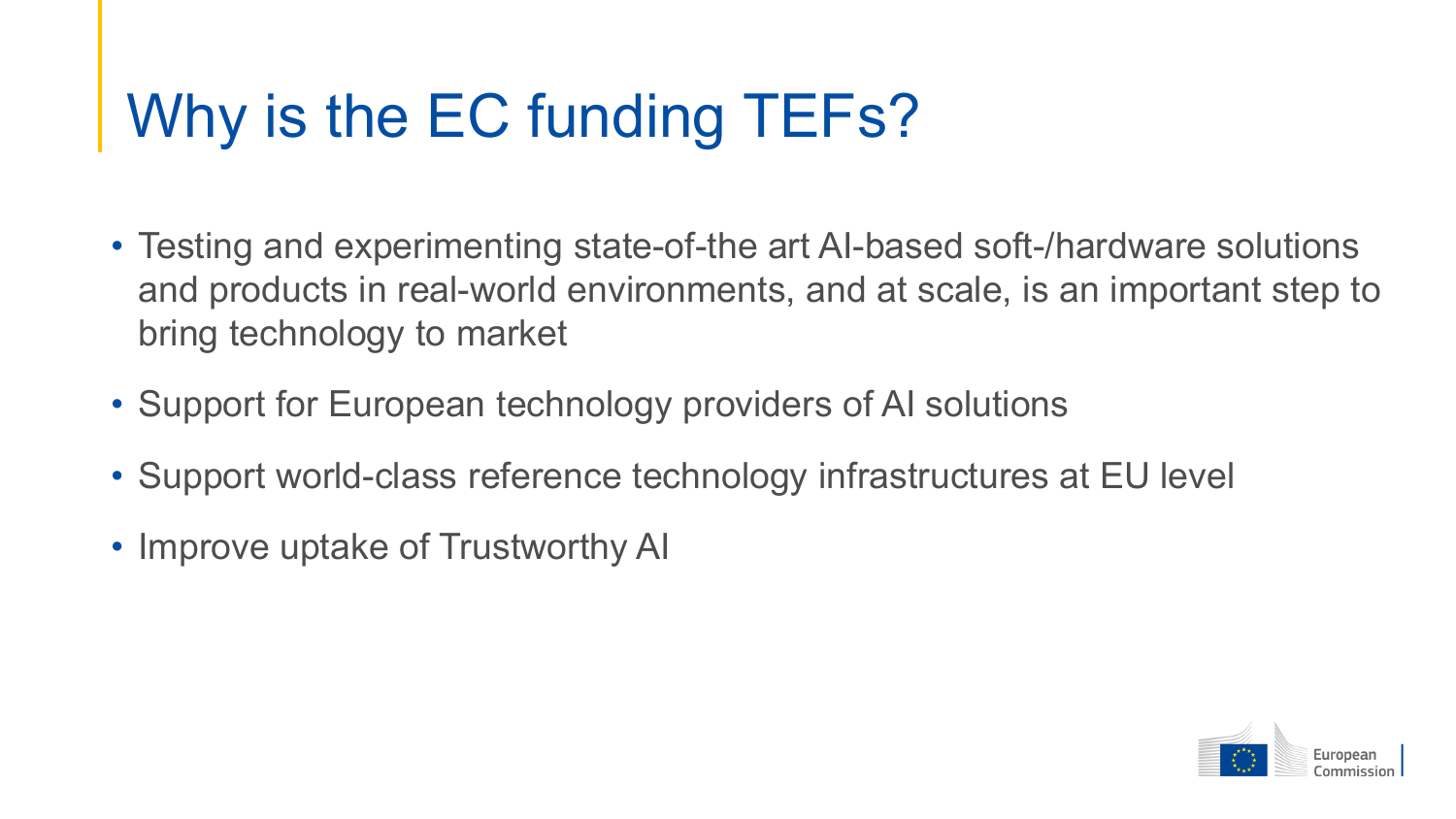#### What is a TEF?

WORLD CLASS REFERENCE SITES FOR EXPERIMENTATION AND TESTING AI

REAL SETTING

ESSENTIAL SECTORS: AGRI-FOOD, HEALTHCARE, MANUFACTURING AND SMART CITIES & COMMUNITIES

CONNECTED TO THE NETWORK OF DIGITAL INNOVATION HUBS

EQUIPPED WITH INFRASTRUCTURE & LATEST AI + ACCESS TO CLOUD/DATA/HPC…

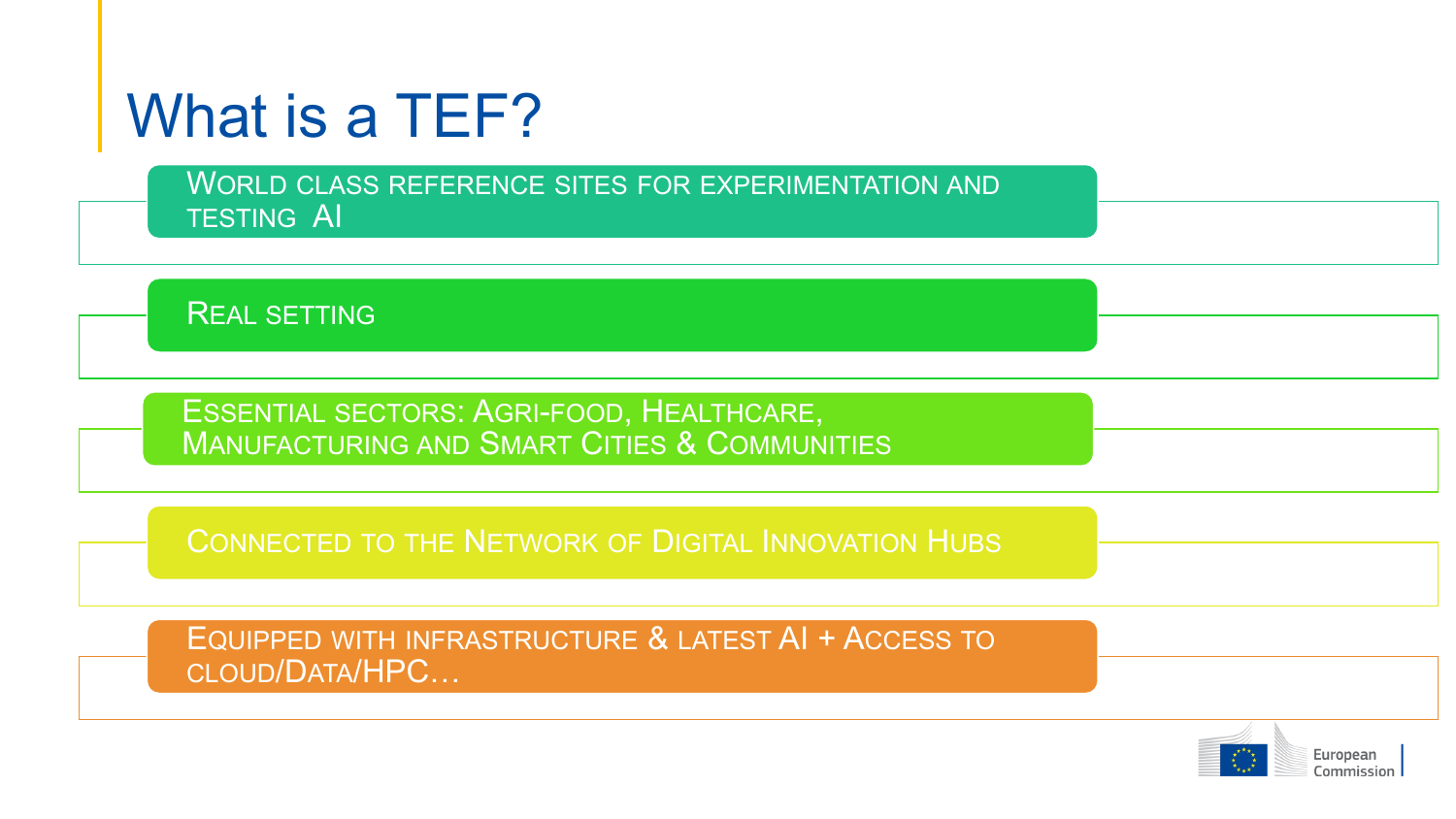

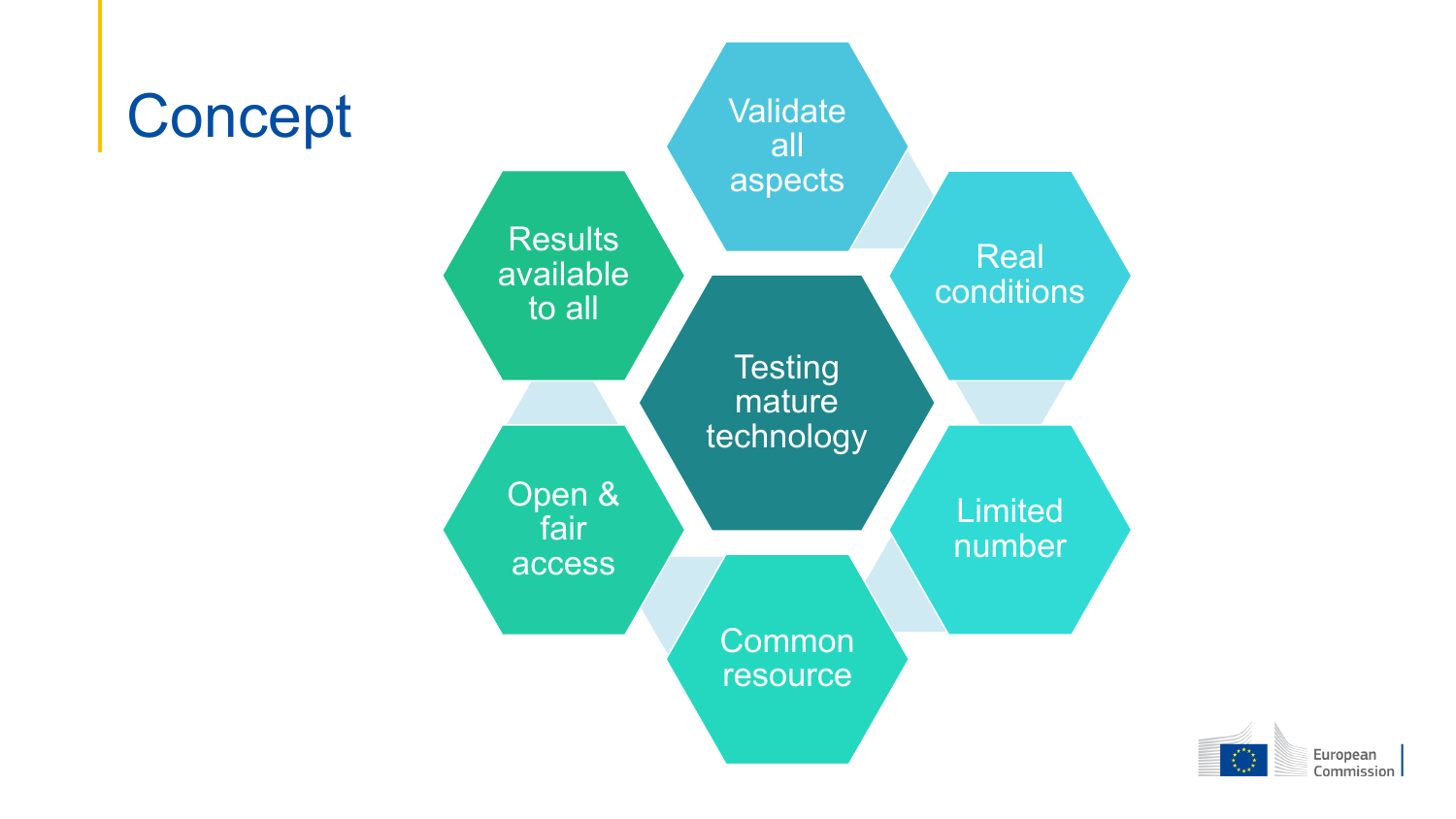### Sectorial TEFs in Numbers

20 to 30M€ per sector (50% funding)

5M€ EU funding per facility – physical location

Co-funded by Member States / private investment.

Duration: 4-5 years

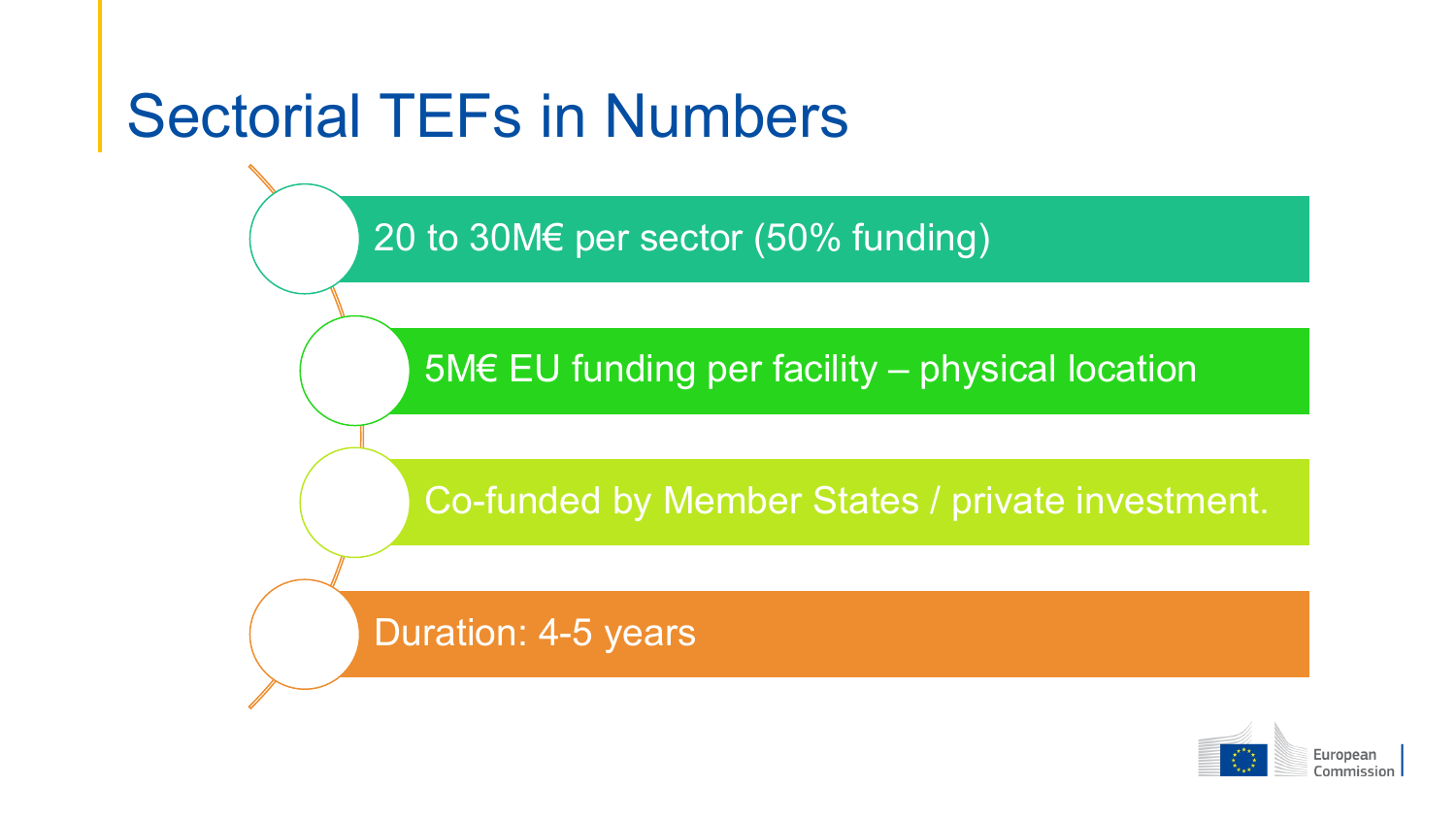#### How to apply as a network

- **Set-up of a network with nodes (and satellites)**
- A network of 4 nodes (approx. 5M€/node) would:
	- Be in 4 MS (ideally good geographical coverage)
	- Receive 20 MEUR funding (and 40 MEUR overall)



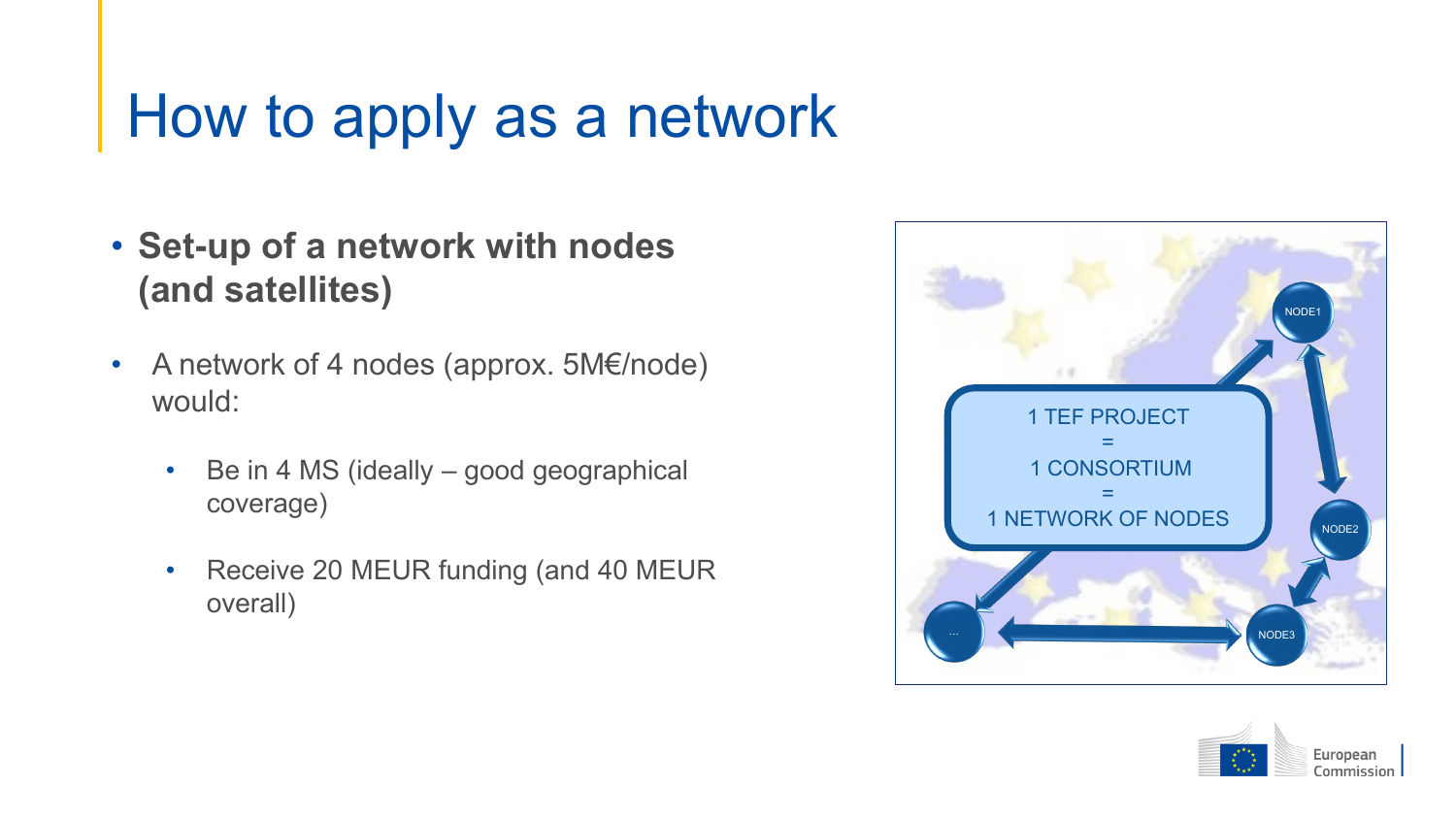

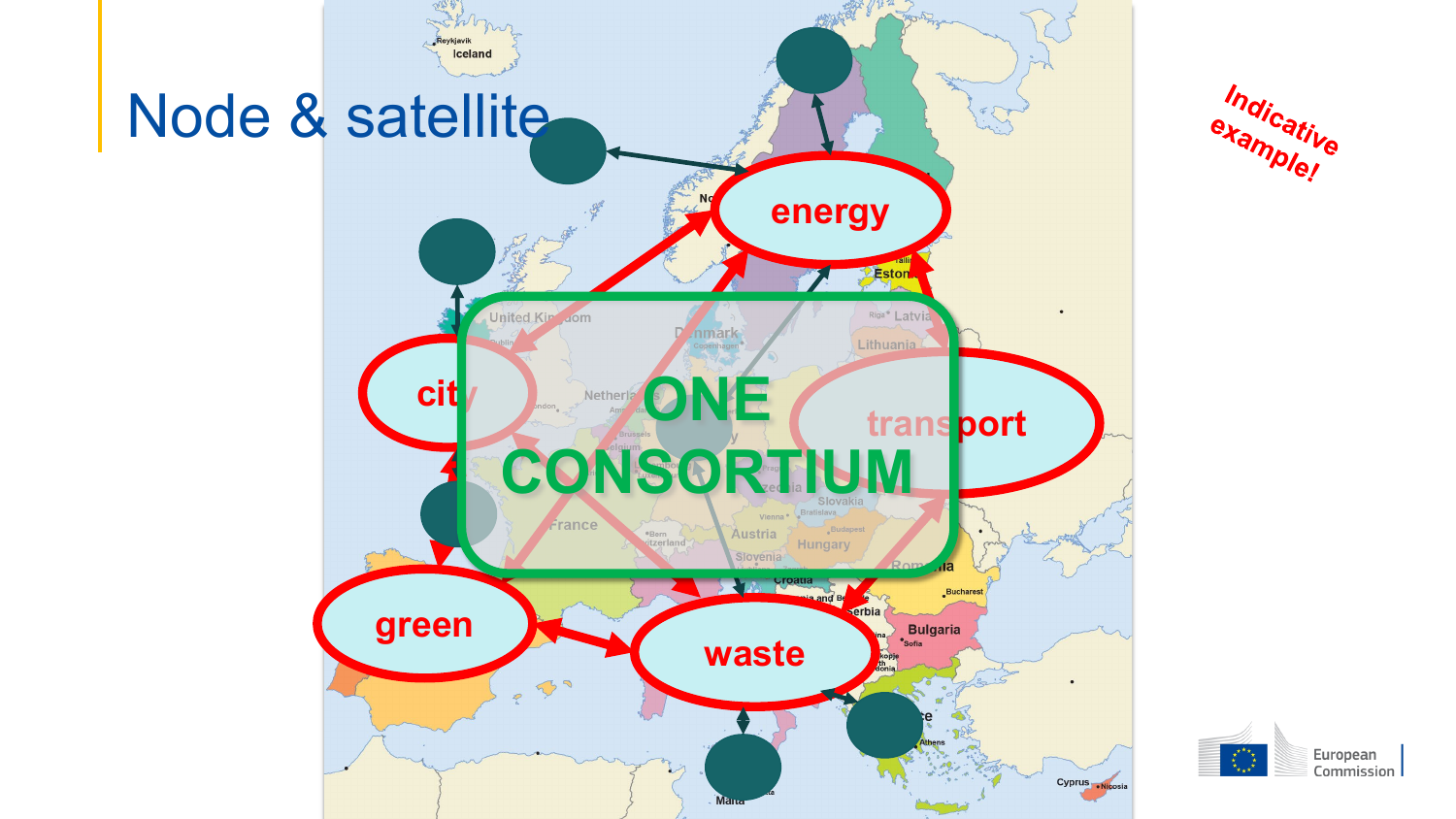#### Projects selection

**STEP1:** Proposers **build a consortium & secure funding commitment from their Member State**

• by relevant authority in Member State (before the DIGITAL Call Deadline)

**STEP2:**

#### DIGITAL Evaluation & Selection

- Check co-funding commitment (
- DIGITAL process selects the consortium > prioritised ranking list

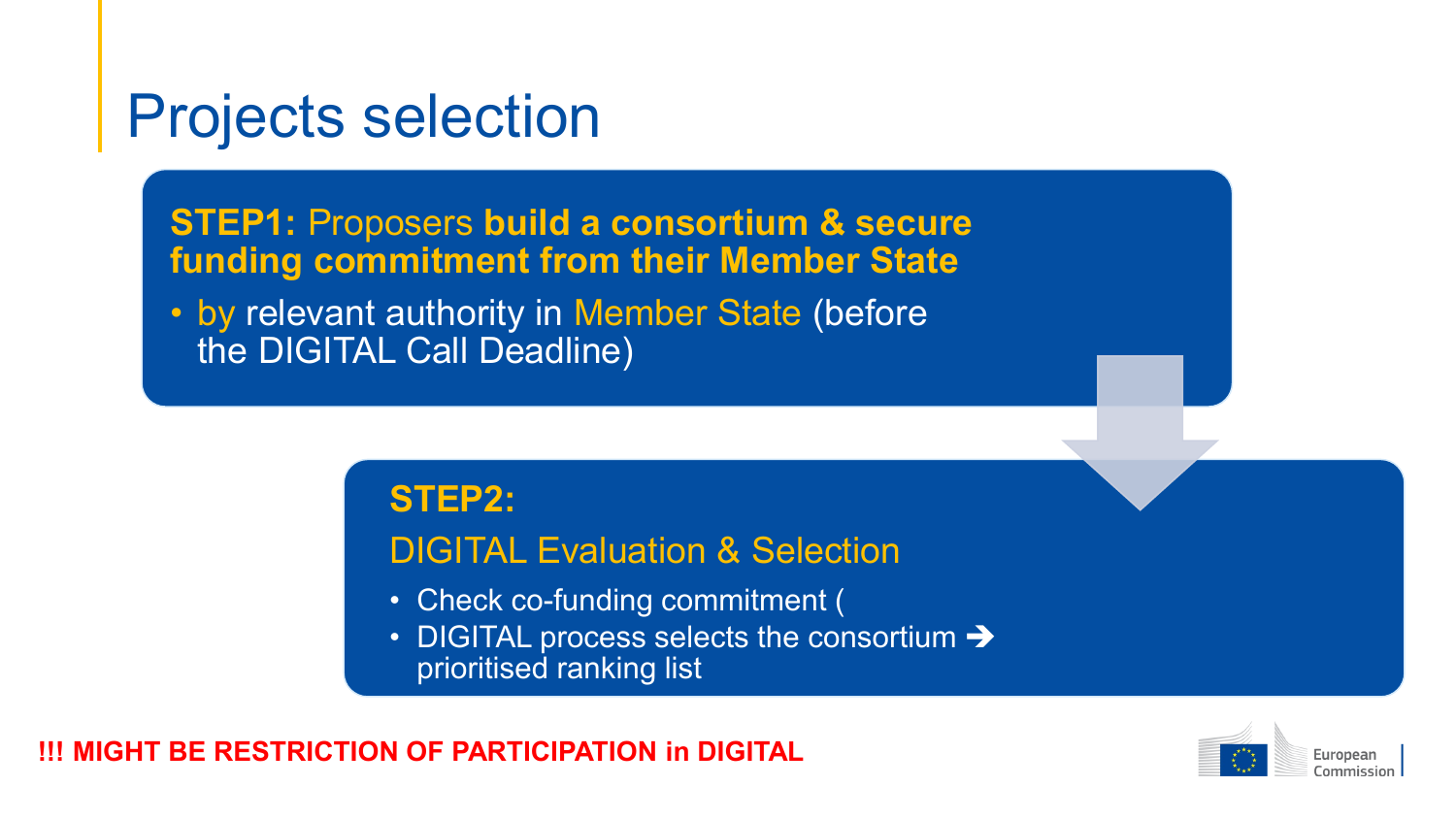#### Next steps



- 15 February: publication of call
- 22 February: launch of call
- 28 February (tbc): TEF infoday on how to write proposal
- 17 May: call end

More information available at https://digital[strategy.ec.europa.eu/en/activities/testing-and-experimentation-facilities](https://digital-strategy.ec.europa.eu/en/activities/testing-and-experimentation-facilities)